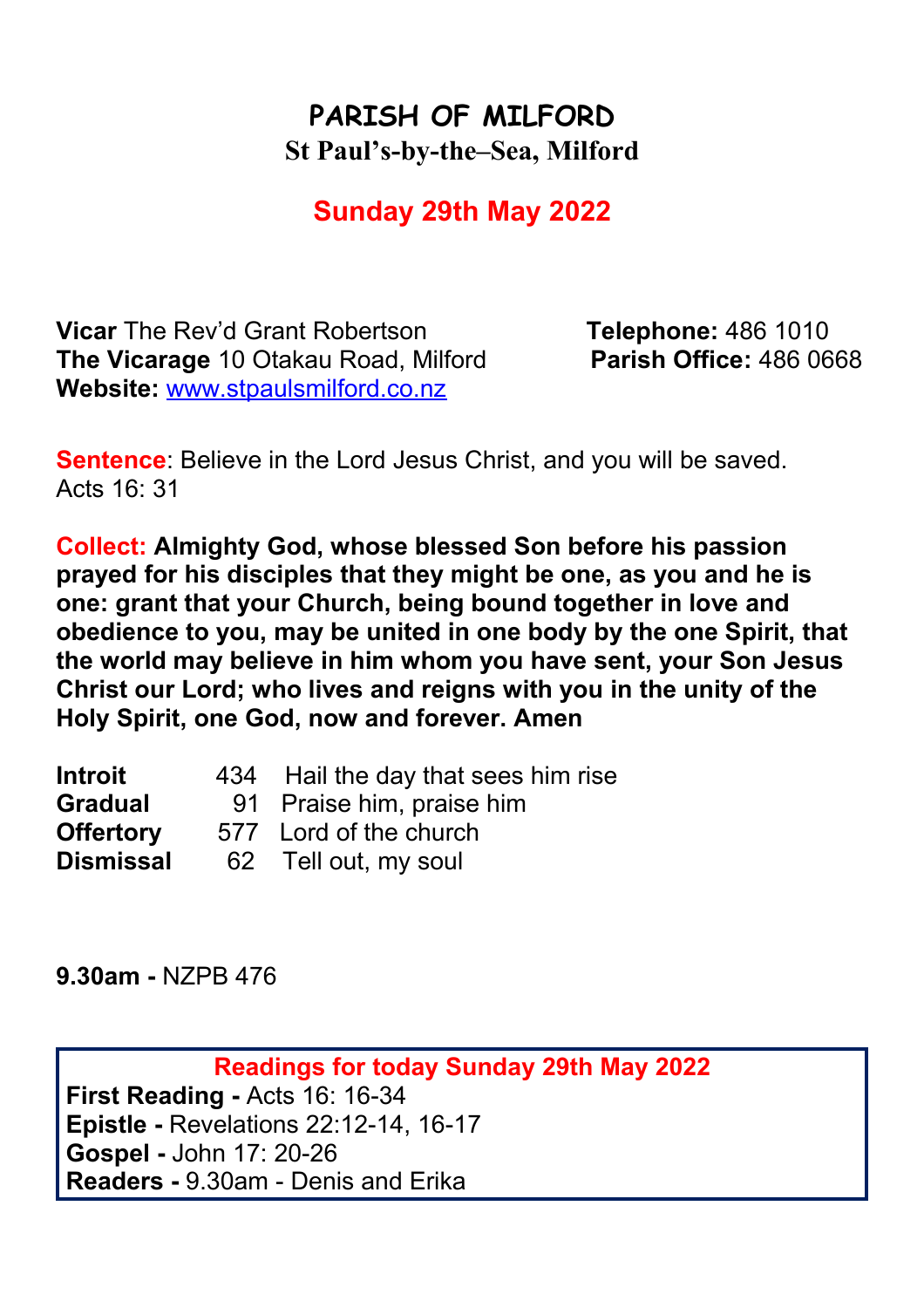### **Acts 16: 16-34**

One day as we were going to the place of prayer, we met a female slave who had a spirit of divination and brought her owners a great deal of money by fortune-telling. While she followed Paul and us, she would cry out, "These men are slaves of the Most High God, who proclaim to you the way of salvation." She kept doing this for many days. But Paul, very much annoyed, turned and said to the spirit, "I order you in the name of Jesus Christ to come out of her." And it came out that very hour.

But when her owners saw that their hope of making money was gone, they seized Paul and Silas and dragged them into the marketplace before the authorities. When they had brought them before the magistrates, they said, "These men, these Jews, are disturbing our city and are advocating customs that are not lawful for us, being Romans, to adopt or observe." The crowd joined in attacking them, and the magistrates had them stripped of their clothing and ordered them to be beaten with rods. After they had given them a severe flogging, they threw them into prison and ordered the jailer to keep them securely. Following these instructions, he put them in the innermost cell and fastened their feet in the stocks.

About midnight Paul and Silas were praying and singing hymns to God, and the prisoners were listening to them. Suddenly there was an earthquake so violent that the foundations of the prison were shaken, and immediately all the doors were opened and everyone's chains were unfastened. When the jailer woke up and saw the prison doors wide open, he drew his sword and was about to kill himself, since he supposed that the prisoners had escaped. But Paul shouted in a loud voice, "Do not harm yourself, for we are all here." The jailer called for lights, and rushing in, he fell down trembling before Paul and Silas. Then he brought them outside and said, "Sirs, what must I do to be saved?" They answered, "Believe in the Lord Jesus, and you will be saved, you and your household." They spoke the word of the Lord to him and to all who were in his house. At the same hour of the night he took them and washed their wounds; then he and his entire family were baptized without delay. He brought them up into the house and set food before them, and he and his entire household rejoiced that he had become a believer in God.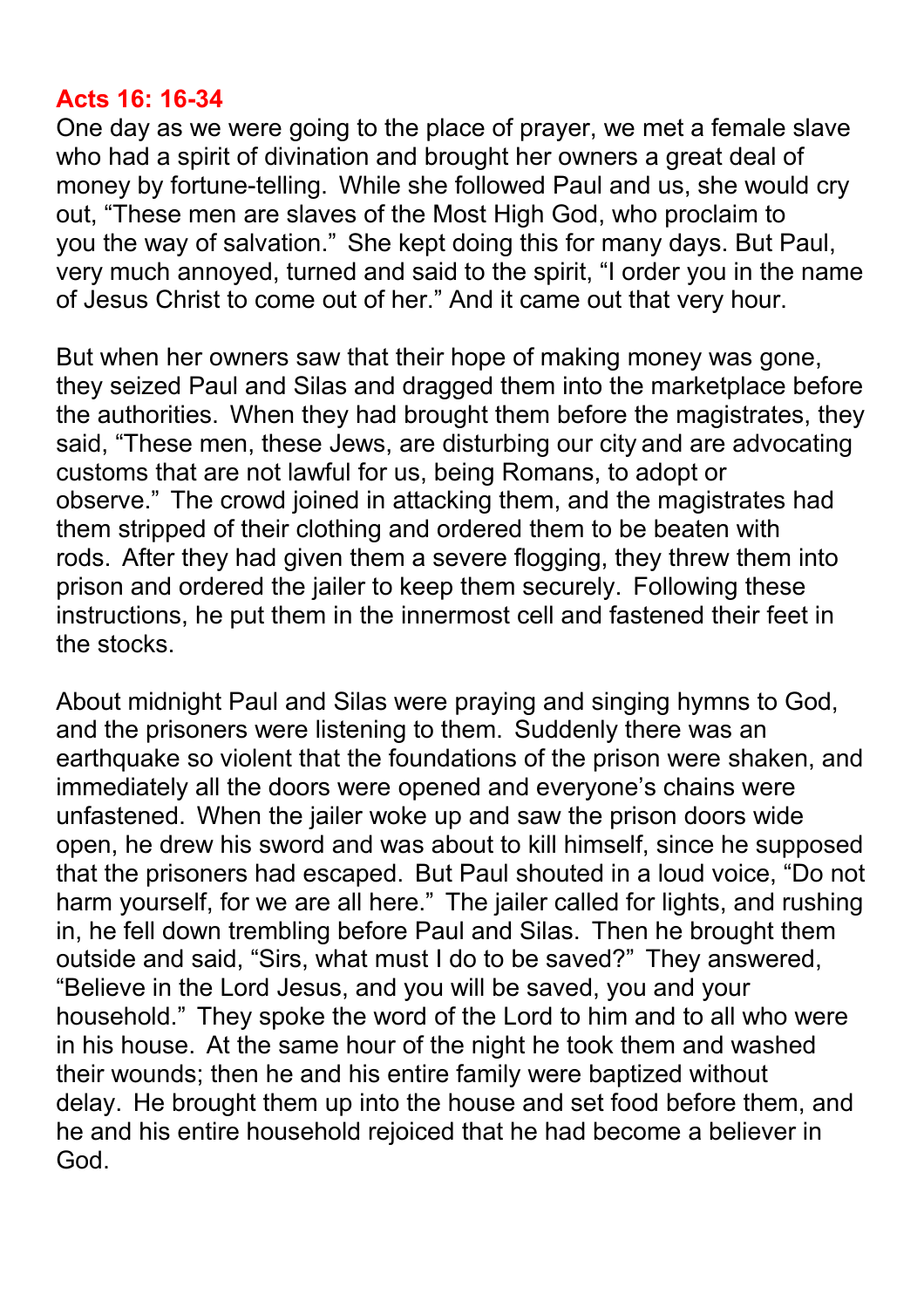#### **Revelations 22:12-14, 16-17**

"See, I am coming soon; my reward is with me, to repay according to everyone's work. I am the Alpha and the Omega, the First and the Last, the Beginning and the End." Blessed are those who wash their robes, so that they will have the right to the tree of life and may enter the city by the gates. "It is I, Jesus, who sent my angel to you with this testimony for the churches. I am the root and the descendant of David, the bright morning star." The Spirit and the bride say, "Come." And let everyone who hears say, "Come." And let everyone who is thirsty come. Let anyone who wishes take the water of life as a gift.

#### **John 17: 20-26**

"I ask not only on behalf of these but also on behalf of those who believe in me through their word, that they may all be one. As you, Father, are in me and I am in you, may they also be in us, so that the world may believe that you have sent me. The glory that you have given me I have given them, so that they may be one, as we are one, I in them and you in me, that they may become completely one, so that the world may know that you have sent me and have loved them even as you have loved me. Father, I desire that those also, whom you have given me, may be with me where I am, to see my glory, which you have given me because you loved me before the foundation of the world. "Righteous Father, the world does not know you, but I know you, and these know that you have sent me. I made your name known to them, and I will make it known, so that the love with which you have loved me may be in them and I in them."

We remember in our prayers - Rosemary, Ayrton, Megan, Jane, Dianne, Noeline, Gillian, Barrie, Lesley, Lorna, Shobha, Jessica, Pat, Hazel, Shelley, Cynthia, Logan, Kelvin, Margaret, Geoff. Residents and parishioners in Aberdeen Road, Beach Road, Bevyn Street, Braemar Road, Castor Bay Road.

**Readings for next Sunday 5th June 2022 First Reading -** Acts 16: 16-34 **Epistle -** Revelations 22:12-14, 16-17 **Gospel -** John 17: 20-26 **Readers -** 9.30am - Denis and Megan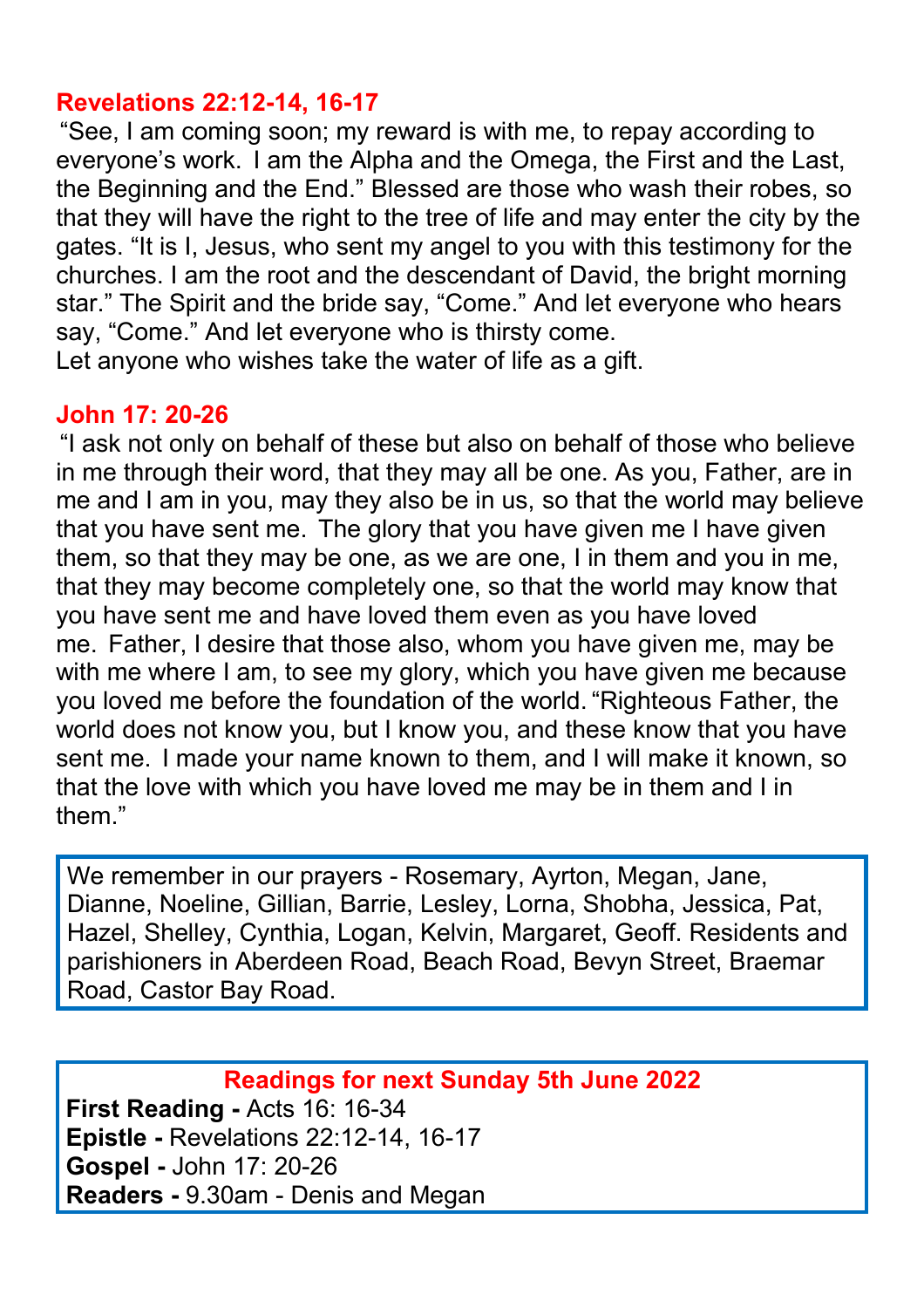**HIGH TEA – 2pm SATURDAY 11TH JUNE COST \$40.00**

### **STARTING WITH A COMPLIMENTARY GLASS OF WINE OR JUICE**

**For catering purposes please sign the list at the back of the church. Please make payment to either Mary or Karen.**

**Final sign up and payment by 5th June.**

**If you are unable to attend on the Saturday we are making some take out box selections for \$25.00 please pre order and pay in advance.**

**WE WILL ALSO HAVE A SILENT AUCTION**

**If you have anything for the Silent Auction please give to Mary in the church office.**

#### **NEXT WEEK**

| Tuesday 31st                   | Selwyn Centre 9.30am. Join us for friendship, fun |  |
|--------------------------------|---------------------------------------------------|--|
|                                | and morning tea. Cost \$5.00.                     |  |
| Wednesday 1 <sup>st</sup> June | 10.00am Holy Communion. Followed by morning       |  |
|                                | tea.                                              |  |
| Thursday 2 <sup>nd</sup> June  | 10.00am Mainly Music. Cost \$5.00                 |  |
| Sunday 5 <sup>th</sup> June    | Parish A.G.M during the 9.30am service.           |  |
|                                | Holy Communion 9.30am                             |  |

**Dates to put into your diary -**

**PARISH DINNER, NOTICE CHANGE OF DATE.** Now Thursday 2<sup>nd</sup> June 7.00pm, at Milford Bar and Restaurant 7 Milford Road. Please sign list in foyer **TODAY** if you wish to attend.

High Tea - Saturday 11<sup>th</sup> June. Cost \$40.00. Sign list at back of church tickets to follow.